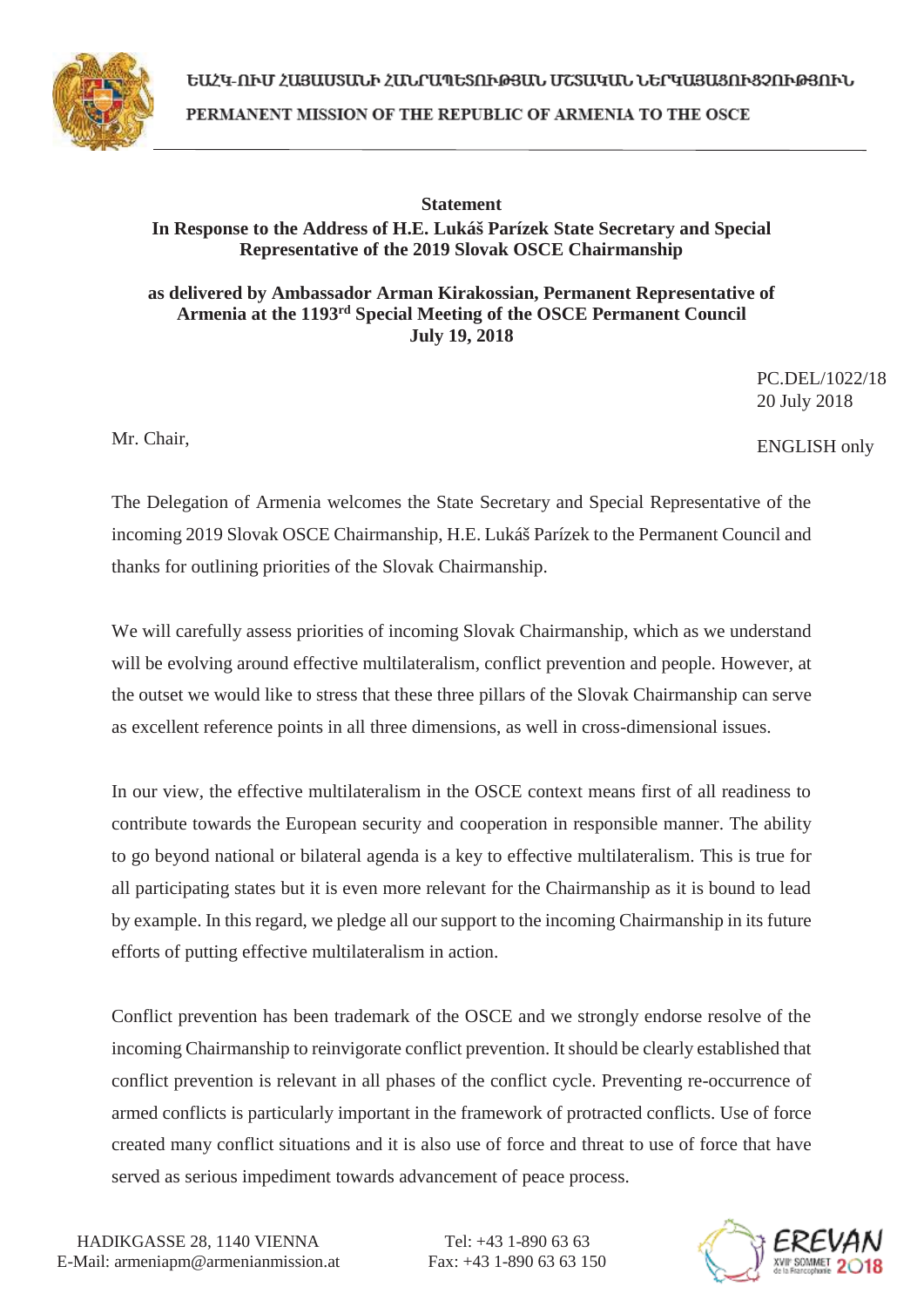Attempts to create capacities for use of force including through accumulation of offensive weaponry and illegal exports of military items should be effectively addressed within conflict prevention. Thus, the Chairmanships along with all other participating states have an important role in upholding all OSCE commitments on arms control particularly in the sensitive security environment. In this regard, we would like to reiterate statements made by our delegation in the 2018 Annual Security Review Conference. Armenia is ready to engage in open and frank dialogue on this matter.

We welcome the intention of the incoming Chairmanship to support efforts of agreed formats of conflict resolution, as specified by the distinguished State Secretary and Special Representative. When it comes to Nagorno-Karabakh conflict, we expect strong interaction of Slovak Chairmanship and its Personal Representative with the OSCE Minsk Group Co-Chairs and all parties to the conflict, particularly in implementing additional measures aimed at reducing tensions along the Line of Contact.

Strong adherence to three principles of conflict resolution, namely non-use of force, equal rights and self-determination of peoples and territorial integrity, put forward by the OSCE Minsk Group Co-Chairs for the conflict resolution can be another important contribution of Slovak Chairmanship to the peace process.

## Mr. State Secretary,

We are encouraged that people, their rights, needs and aspirations will be high on the agenda of the Slovak Chairmanship. Helsinki Final Act confirms the equal rights of the peoples in an unconditional manner. Elsewhere in the OSCE region, including conflict areas, people should be able to enjoy the same human rights and fundamental freedoms including right to take part in the Government.

Ultimate sovereignty rests with people and the will of the people shall be the basis of the authority of government. The people of Armenia recently showed relevance of this aspirations deriving from the Universal Declaration of Human Rights.

Armenia looks forward to ambitious human dimension agenda of Slovak Chairmanship. We subscribe to the view that there is no safe societies without upholding fundamental freedoms and human rights. In our view, OSCE is well positioned to prevent gross and massive human